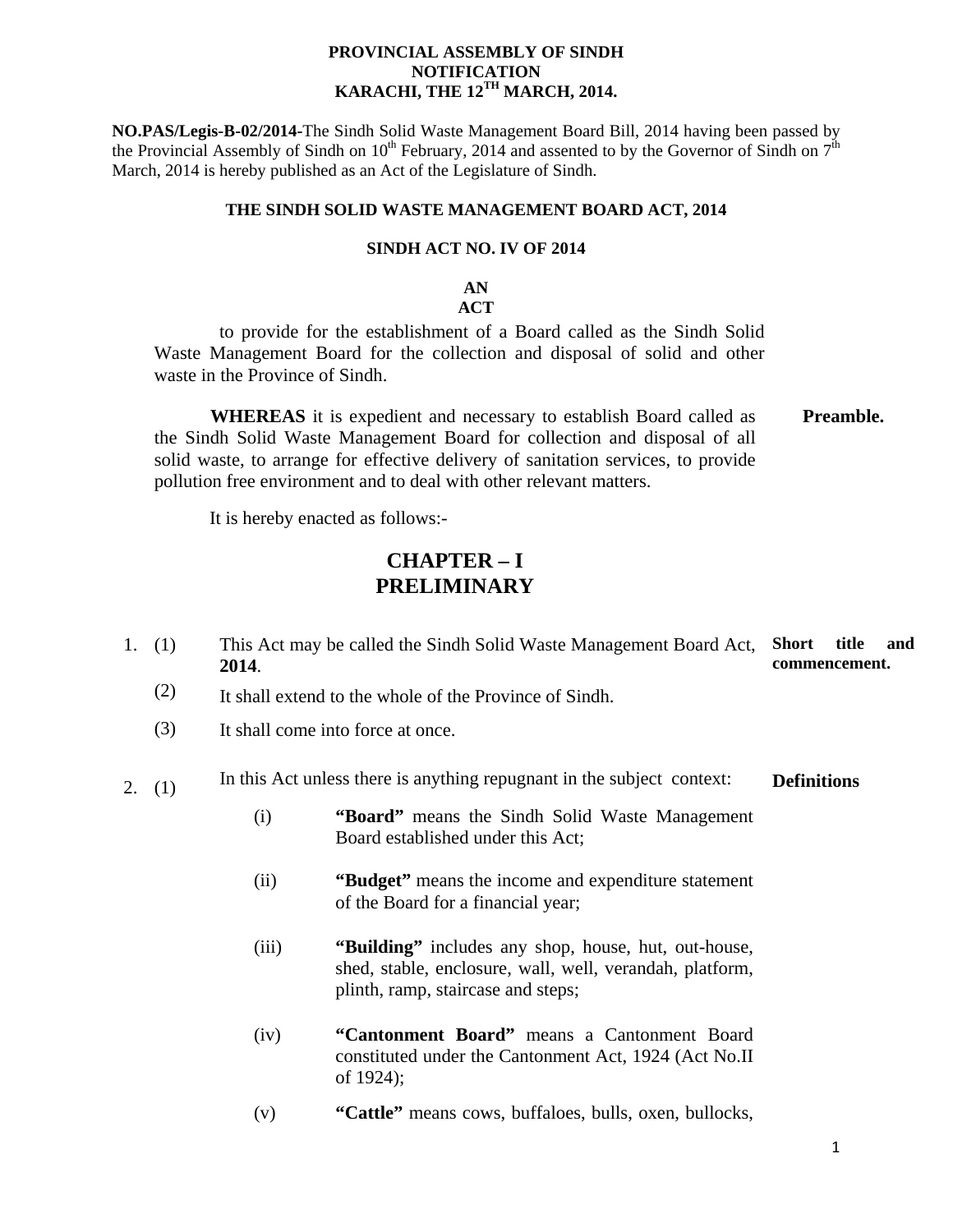heifers, calves, camels, sheep and goats, **and any other household or farm animal**;

- (vi) **"Chairman**" means the Chairman of the Board;
- (vii) **"City"** means an area declared as a city under this Act;
- (viii) **"Conservancy"** means the collection, treatment, removal and disposal of refuse;
- (ix) **"Corporation"** means a Karachi Metropolitan Corporation, District Municipal Corporation and Municipal Corporation;
- (x) **"Council"** means a Corporation, Municipal Committee, Town Committee, District Council, Union Council and Union Committee;
- (xi) **"District"** means a revenue district as notified under the Sindh Land Revenue Act, 1967;
- (xii) **"Division"** means a Revenue Division as notified under the Sindh Land Revenue Act, 1967;
- (xiii) **"Drain"** includes sewer, a house drain, a drain of any other description, a tunnel, a culvert, a channel and any other device for carrying off sullage;
- (xiv) **"Encroachment"** means unauthorized occupation of or undue interference with a street, building, land, place or premises vesting in or under the management or control of a Council;
- (xv) **"Factory"** has the same meaning as is assigned to it under the Factories Act, 1934 (Act XXV of 1934);
- (xvi) **"Government"** means the Government of Sindh;
- (xvii) **"land"** has the same meaning as is assigned to it under the Land Acquisition Act, 1894 (Act I of 1894) ;
- (xviii) **"Managing Director"** means the Managing Director of the Board appointed by Government under this Act;
- (xix) **"Market"** means a place where persons assemble for the sale and purchase of meat, fish, fruit, vegetables or any other articles or goods, or for the sale and, purchase of livestock or animals and includes a shopping centre, a commercial office or premises and any place which may be notified as a market in accordance with the rules;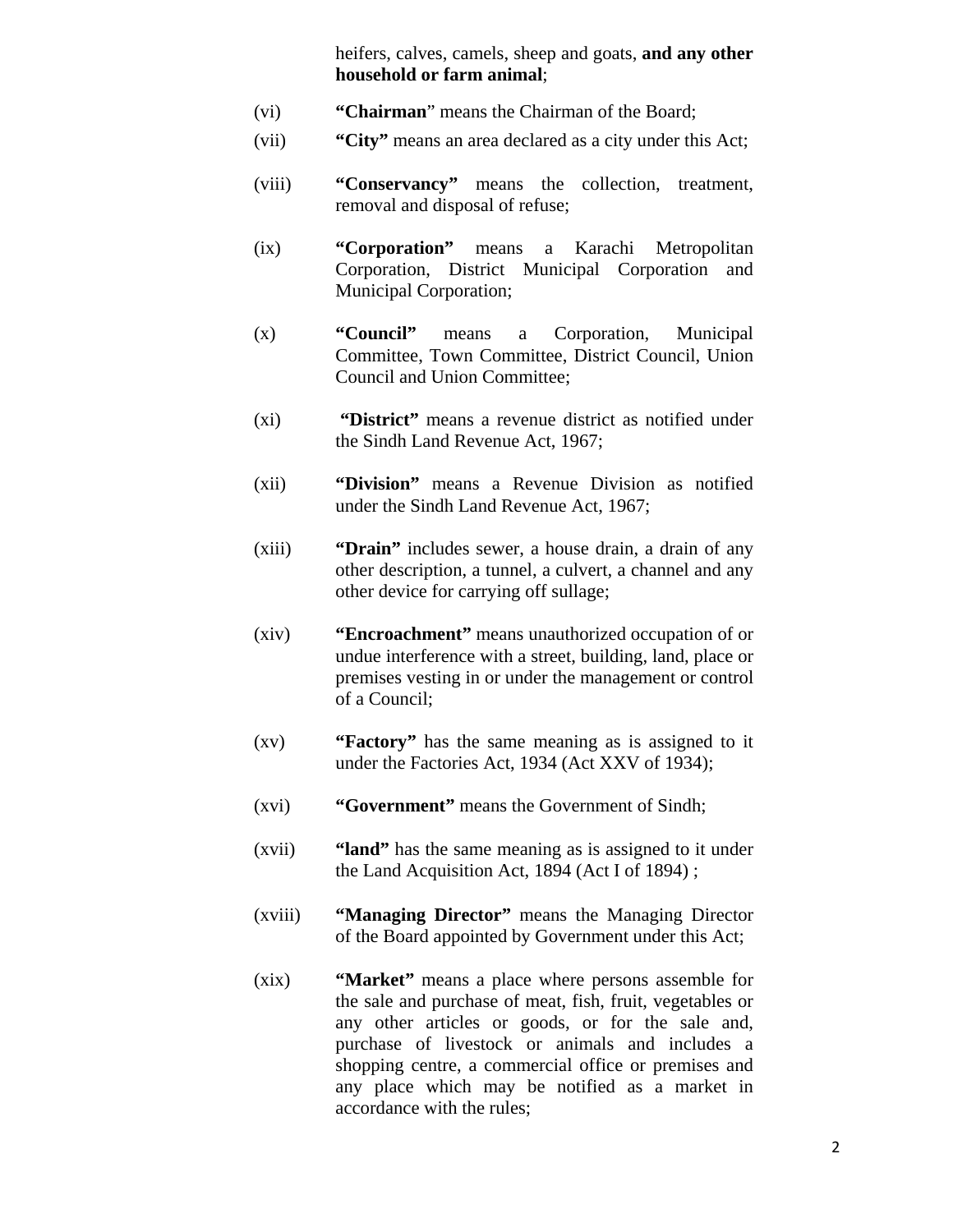- (xx) **"Member"** means a member of the Board;
- (xxi) **"Municipality"** means an urban area as defined under the Sindh Local Government Act, 2013;
- (xxii) **"prescribed"** means prescribed by rules or regulations made under this Act;
- (xxiii) **"Province"** means the Province of Sindh;
- (xxiv) **"public place"** means any building, premises or place to which the public have access;
- (xxv) **"public street"** means a street maintained by Government or by a Council or a local authority;
- (xxvi) **"refuse"** includes rubbish, broken bricks, mortar, broken glass, offal, night soil, sweepings, carcasses of animals, deposit of sewerage, waste blood, horn, hoofs, bones and meat waste, medical waste and any other offensive or discarded matter;
- **(xxvii) "regulations"** means regulations made under this Act;
- (xxviii) **"road"** means a way or path and includes a thoroughfare;
- (xxix) **"rules"** means rules made under this Act;
- (xxx) **"solid waste"** includes rubbish, broken bricks, mortar, broken glass, offal, night soil, sweepings, carcasses of animals, deposit of sewerage, waste blood, horn, hoofs, bones and meat waste and any other offensive or discarded matter;
- (xxxi) **"waste"** includes hospital waste, industrial waste, agricultural waste and rubbish of all sorts collected, gathered, heaped or thrown by different entities for disposal by the Councils, and all types of liquid waste, pollutions and poisonous gasses;
- (xxxii) **"sullage"** includes sewerage, polluted water, rain water and any other offensive matter carried by a drain;
- (xxxiii) "Secretary" means the Secretary of the Board.
- (xxxiv) **"street"** means a public road in a city, town or village and includes a thoroughfare;
- (xxxv) **"tax"** includes any toll, rate, cess, fee, or other impost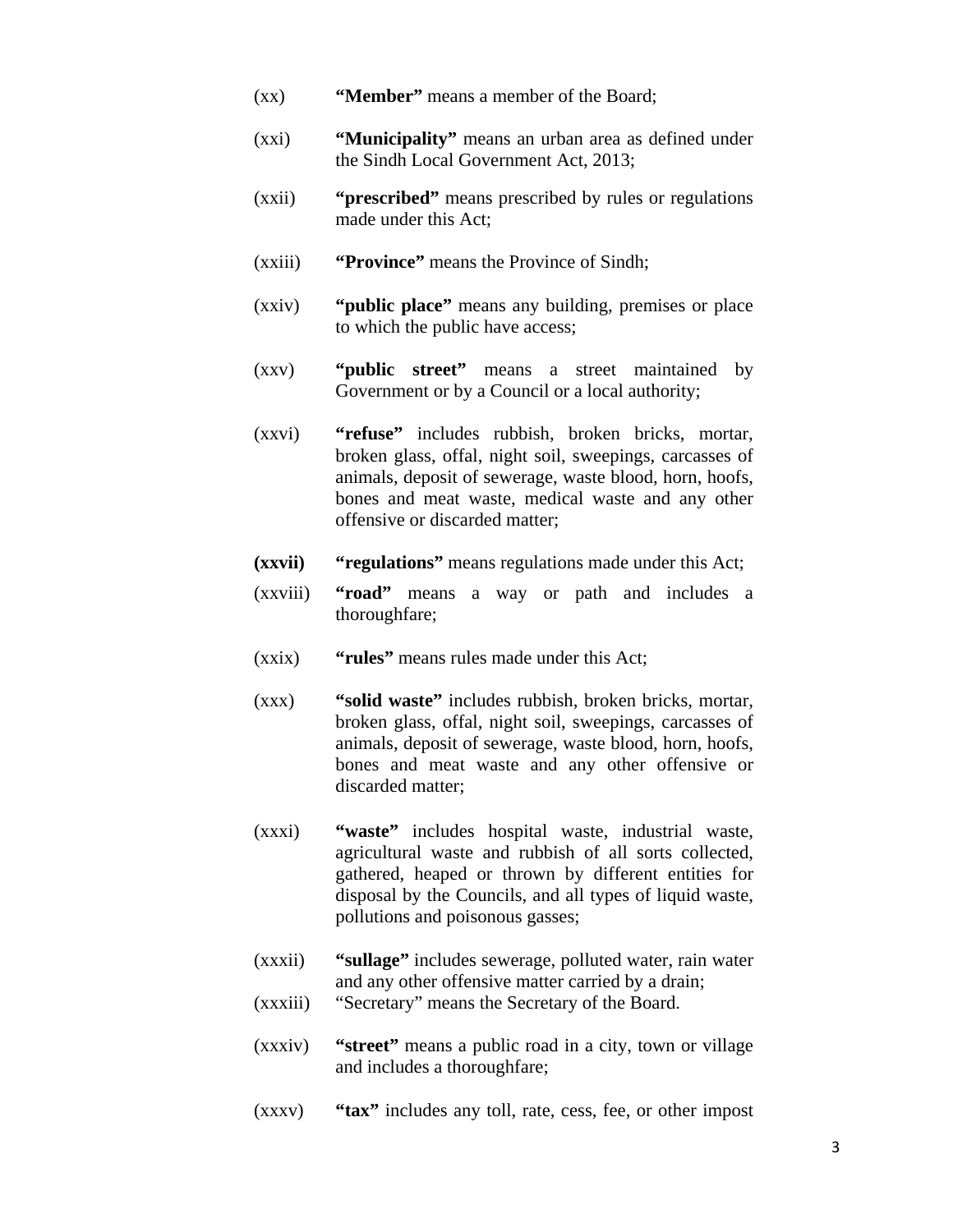leviable under this Act;

- (xxxvi) **"town"** means an urban area as defined in the Sindh Local Government Act, 2013 (Act No. XLII of 2013);
- (xxxvii) **"urban area"** means an urban area as defined in the Sindh Local Government Act, 2013 (Act No. XLII of 2013);

# **CHAPTER – II**  ESTABLISHMENT OF THE BOARD

- 3. (1) There shall be a Board, called the Sindh Solid Waste Management **Establishment of**  Board established under this Act. **Board** 
	- (2) The Board shall be a body corporate, having perpetual succession and a common seal with power, subject to the provisions of this Act , rules and regulations, to acquire, hold and alienate property, both movable and immovable and shall by its name sue and be sued.

| 4. | (1) | The Board shall consist of the following:-                                                                                                                                                     |                   | <b>Composition</b> | of |
|----|-----|------------------------------------------------------------------------------------------------------------------------------------------------------------------------------------------------|-------------------|--------------------|----|
|    |     | Chief Minister Sindh or his nominee<br>$\mathbf{i}$                                                                                                                                            | Chairman          | the Board.         |    |
|    |     | ii) Managing Director                                                                                                                                                                          | Member            |                    |    |
|    |     | iii) Four Executive Directors                                                                                                                                                                  | Member            |                    |    |
|    |     | iv) Additional Chief Secretary (Development)<br>or his representative not below the rank of<br>Additional Secretary.                                                                           | Ex-officio Member |                    |    |
|    |     | v) Secretary, Local Government, Public<br>Health Engineering, Town Planning<br>and Rural Development Department or<br>his representative not below the rank of<br><b>Additional Secretary.</b> | Ex-officio Member |                    |    |
|    |     | vi) Secretary, Industries Department or his<br>representative not below the rank of<br>Additional Secretary.                                                                                   | Ex-officio Member |                    |    |
|    |     | vii) Secretary, Health Department or his<br>representative not below the rank of<br>Additional Secretary.                                                                                      | Ex-officio Member |                    |    |
|    |     | viii) Secretary, Finance Department or his<br>representative not below the rank of                                                                                                             | Ex-officio Member |                    |    |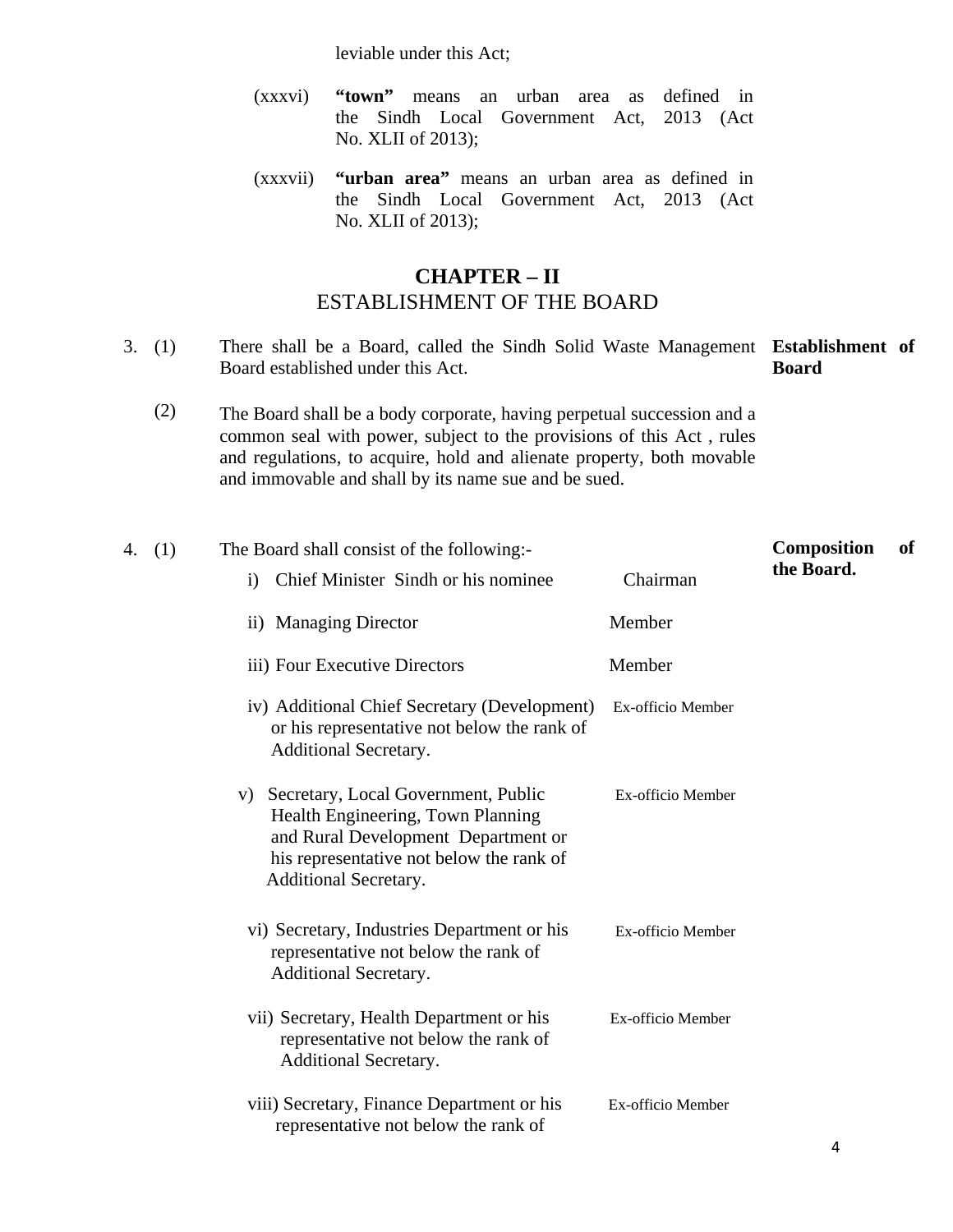Additional Secretary.

- ix) Secretary, Katchi Abadis Department or Ex-officio Member his representative not below the rank of Additional Secretary.
- x) Secretary, Environment Department or Ex-officio Member his representative not below the rank of Additional Secretary.
- xi) Mayor of Karachi Metropolitan Corporation, Ex-officio Member other Municipal Corporations, Chairman of District Municipal Corporations, Municipal Committees and Town Committees whoever is required.
- xii)President, Karachi Chamber of Commerce Ex-officio Member and Industries or his representative.
- xiii) Director of Military Lands & Cantonment, Ex-officio Member Karachi or his representative.
- xiv) Administrator of Defence Housing Ex-officio Member Authority, Karachi or his representative.

(2) The Secretary shall act as the Secretary of the Board.

- 5. (1) Government may at any time by notification change the composition of the Board.
	- (2) Managing Director and Executive Directors of the Board shall be appointed by Government from Private Sector or from the Officers working under the control of Government.
	- (3) The Board shall make recruitment of all officers, advisors, consultants, and other staff under the rules made under this Act.
	- (4) There shall be four Executive Directors of the Board who shall be appointed by Government and shall perform such functions as may be assigned by the Board.
	- (5) There shall be a Secretary of the Board, who shall be appointed by Government on such terms and conditions as it may determine.
	- (6) The Secretary shall exercise such powers and perform such functions as may be assigned by the Board.
	- (7) Government may appoint as many Directors as it may consider necessary.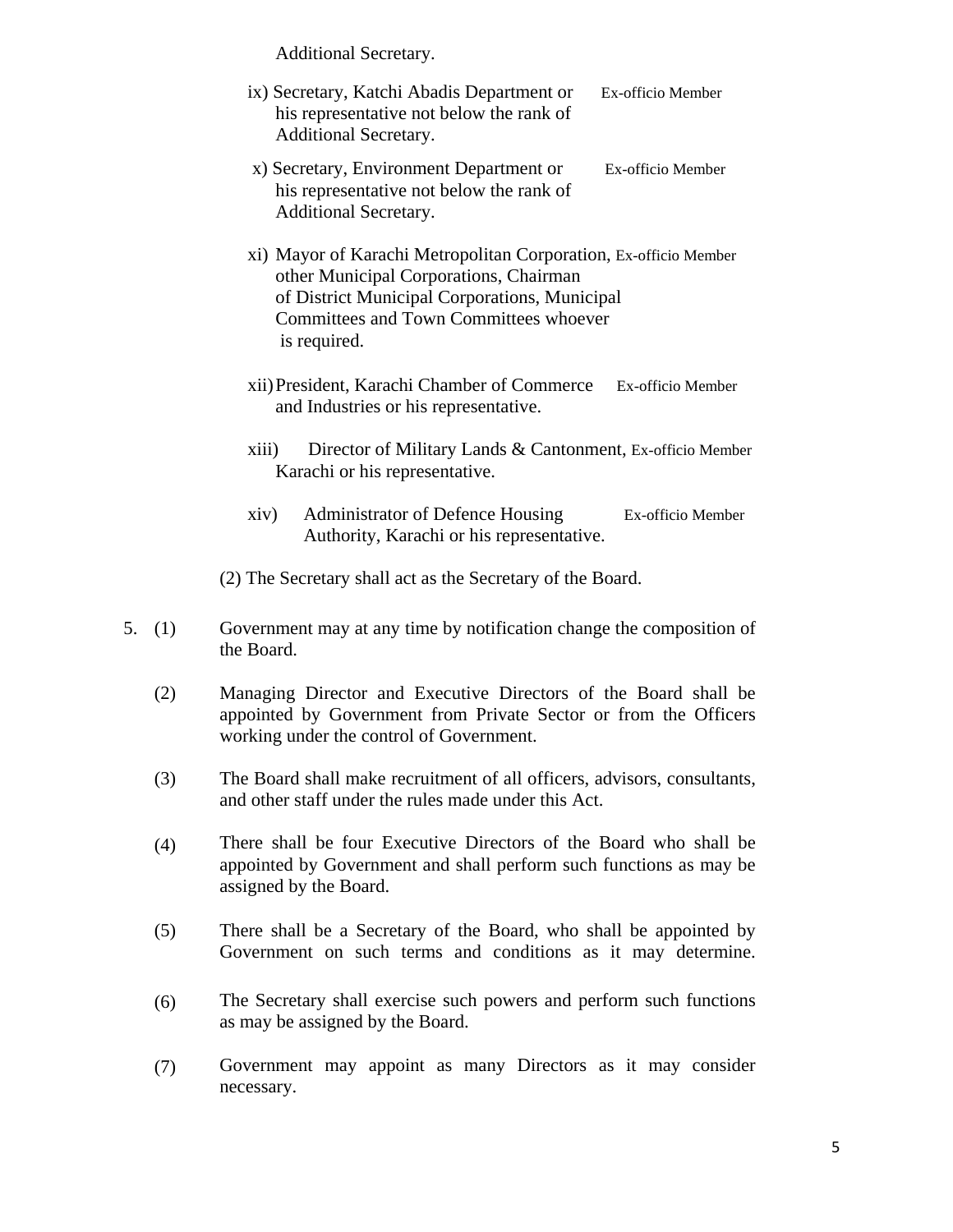(8) The Managing Director and four Executive Directors of the Board shall be appointed initially for a term of four years, which may be extended for a further period as may be determined by Government.

(9) If the office of a Managing Director or Executive Director, for any reason, falls vacant, Government shall appoint new Managing Director or Executive Director.

(10) Government shall have the powers to remove Managing Director, or Executive Directors if he is of unsound mind, or is incapacitated due to illness or he is involved in moral turpitude or he is convicted by a court of law.

- 6. Efficiency and Discipline Rules, Conduct Rules, Leave Rules and all other Administrative and Financial Rules, Regulations and standing orders of Government shall be applicable to the employees of the Board. **Rules applicable to officials.**
- 7. Pay, allowances and honoraria of the employees shall be as such as may be prescribed by rules. **Honoraria and Privileges.**

## **CHAPATER- III**

## **POWERS AND FUNCTIONS OF THE BOARD**

8. (1) The Board shall have the right over the solid waste related issues, assets, funds and liabilities of the Councils and shall possess sole rights **Functions of the**  on all kinds of solid waste within the limits of all Councils. **Powers and Board.** 

The Board shall have the authority to grant permission to individuals,

(2) institutions industries, factories, workshops, furnaces, compost making and power generation from the solid waste, for segregation of the recyclable material from the waste, collection, treatment, sale and purchase, recycling or disposal of any kinds of waste.

In the performance of its functions, the Board shall not impede or prejudice the exercise of the executive authority of Government.

The Board shall –

- (3) (a) recommend to Government a cess, tax or any other charges as per rules prescribed;
	- (b) prepare and submit to Government schedule of solid waste tariff, rates, charges or fees to be levied by the Board for approval;
	- (c) collect and recover cess, rates, charge fees or impose fine for collection and disposal of solid waste against the rules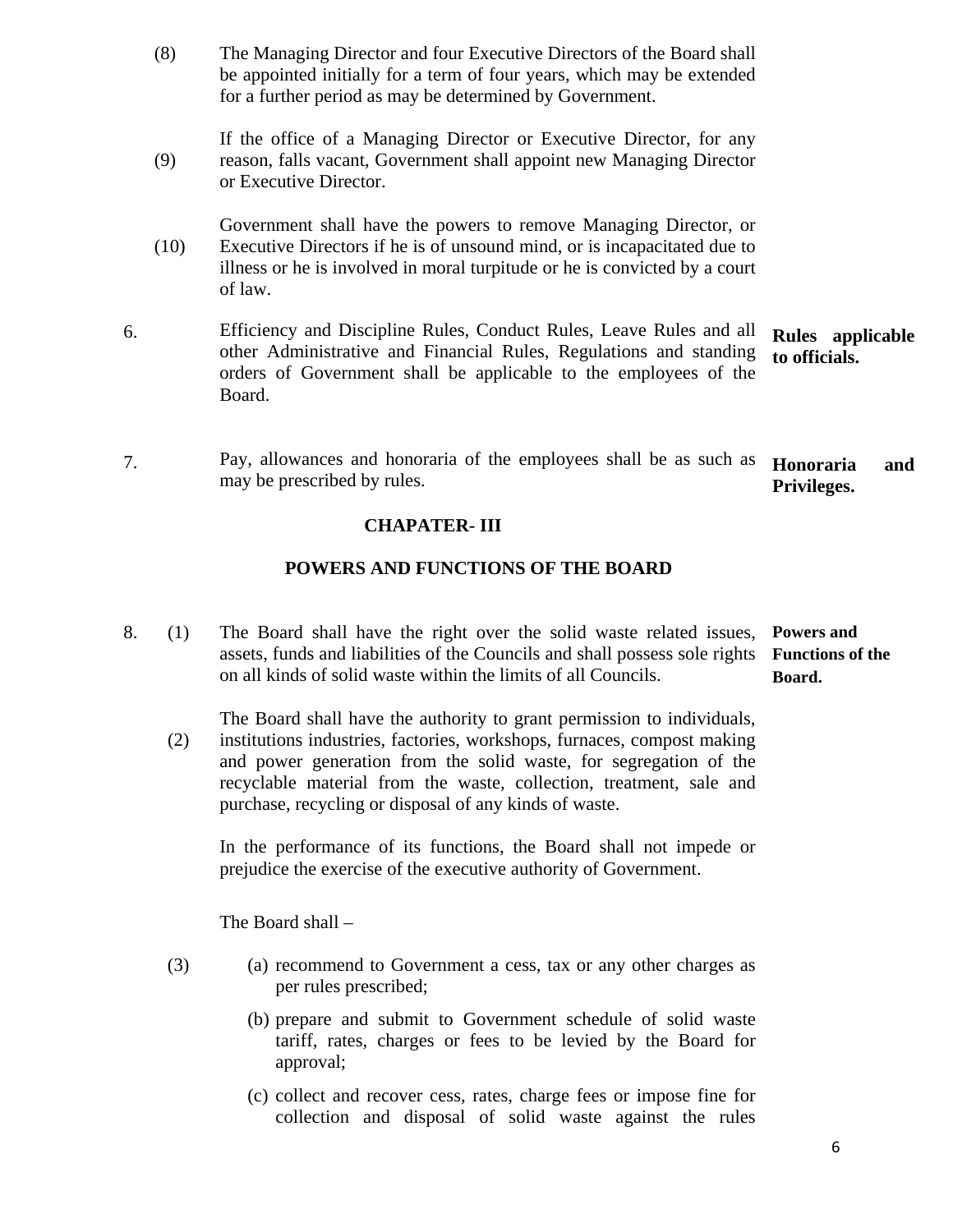prescribed;

- (d) charge surcharge not exceeding the double of the due amount, if rates charges or fees for solid waste not paid within time fixed by the Board;
- (e) have full financial powers within the budget grant;
- (f) construct, improve, maintain the buildings, sites and machinery relating to the operation of solid waste management;
- (g) make rules and regulations for operational, administrative, human resource management and finance for regulating operation of solid waste management, from time to time;
- (h) review the existing schemes or prepare new schemes relating to solid waste management and undertake execution thereof;
- (i) regulate control or inspect the source points of generation, accumulation, transfer, recycling, trading of the solid waste;
- (j) maintain accounts and records of the Board;
- (k) prepare and revise schedule of any post in the Board and submit to Government for approval;
- (l) employ third party to take over management of solid waste on behalf of the Board which shall have the authority as vested in the Managing Director, to employ such parties as may expedite the waste management and benefit the people.
- (m)invite third party through atleast one leading newspaper;
- (n) hammer down the lowest tender subject to cost and quality of service;
- (o) follow the relevant operational and financial procedures and Sind**h** Public Procurement Act and Rules made thereunder;
- (p) take over the management and control of any waste management institution or service maintained by a Council.
- (4) The Board may support, promote, administer, execute and implement schemes for undertaking any commercial or business enterprise which may benefit the management of waste.
- (5) The Board may prepare and implement directly or with external professional assistance, solid waste exploitation plan, which shall amongst other matters include the following:

(a) nature and location of scheme or schemes; (b) total estimated cost; (c) sources of finances;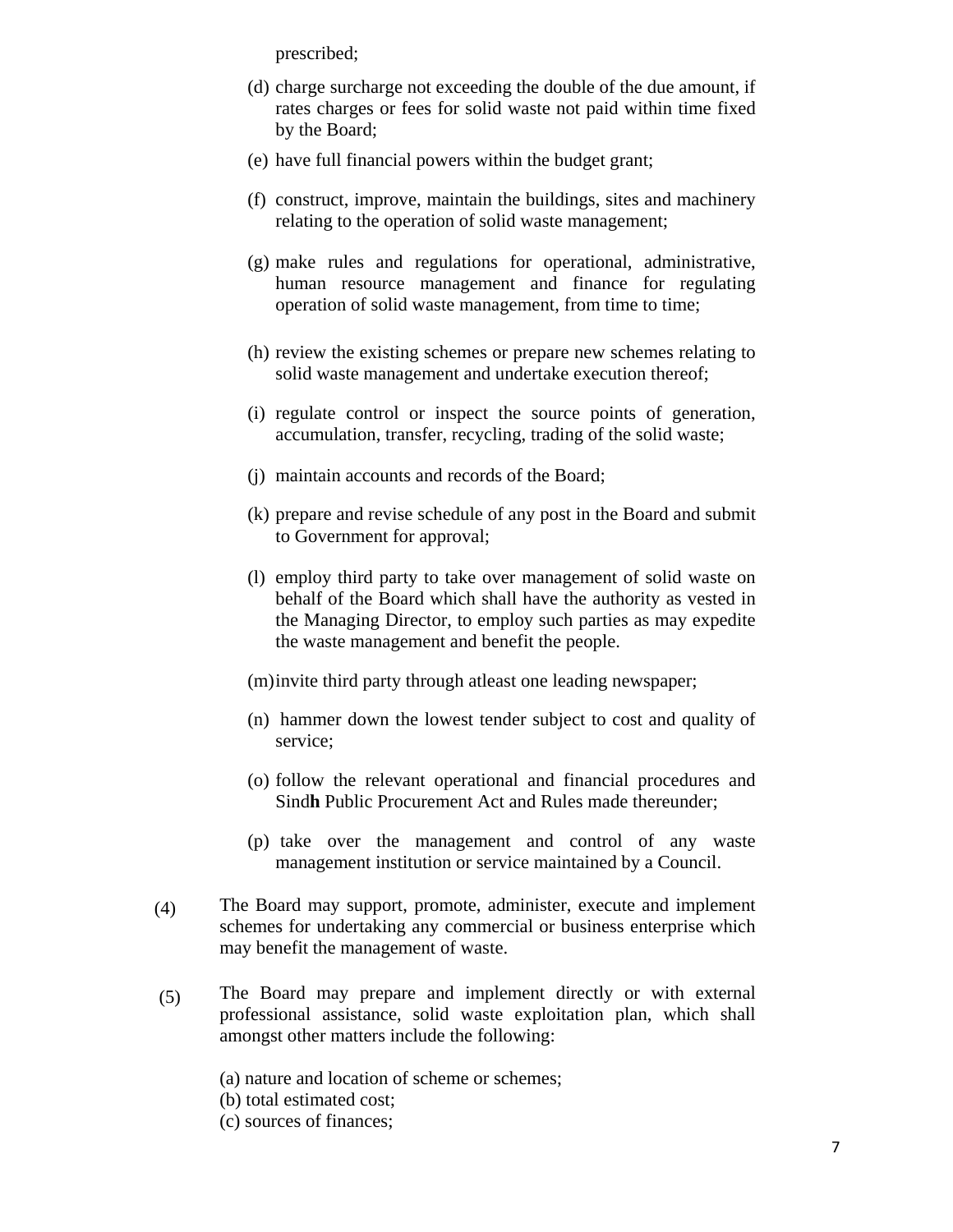- (d) date of commencement;
- (e) date of completion;
- (f) manner of execution;
- (g) agencies responsible for maintenance;
- (h) benefits, tangible or intangible accruals;
- (i) Methodology to bring the plan into being in the most expeditious way so as to benefit the people.
- (6) The Board shall get the schemes prepared or arrangement made for out sourcing any function relating to the collection, transfer, recycling of waste, compost making and energy generation out the solid waste, development of filling sites of the solid waste etc.
- (7) The Board may grant, sell or lease out land or any other property at rates to be fixed in consultation with the Government, to assist with the implementation of waste management. The Board shall make a commercial and social benefit case for the rates to be recommended and the Government shall approve such rates unless they are detrimental to Government policy.
- (8) During the transition period, the existing operation of Solid Waste Management will continue by the Councils. The Local Government Department will notify the date for transfer of the functions from the councils to the Board through official notification.
- (9) The Board shall negotiate, review, and finalize the projects of the waste management with all commercial entities, agencies and foreign organizations in consultation with the Provincial Government.

#### 9. **Meeting of the Board.**

- (1) The Board shall hold a meeting at least after two months which shall be presided by the Chairman i.e. Chief Minister or his nominee to review the progress of work and taking decisions by majority of vote on all existing and new initiatives taken by the Board.
	- (2) In case chairman is out of the country or not in a position to preside over the meeting the Managing Director will preside the meeting and will obtain post-facto approval from the Chairman on all decisions taken in such meeting.

#### (3) **QUORUM OF THE MEETING:-**

At least two third numbers of official members i.e. Chairman, Managing Director, Executive Directors and at least four ex-officio members shall be required to complete the quorum in the meeting of the Board.

#### (4) **Minutes of the meeting:-**

Minutes of each meeting of the Board will be issued within 48 hours of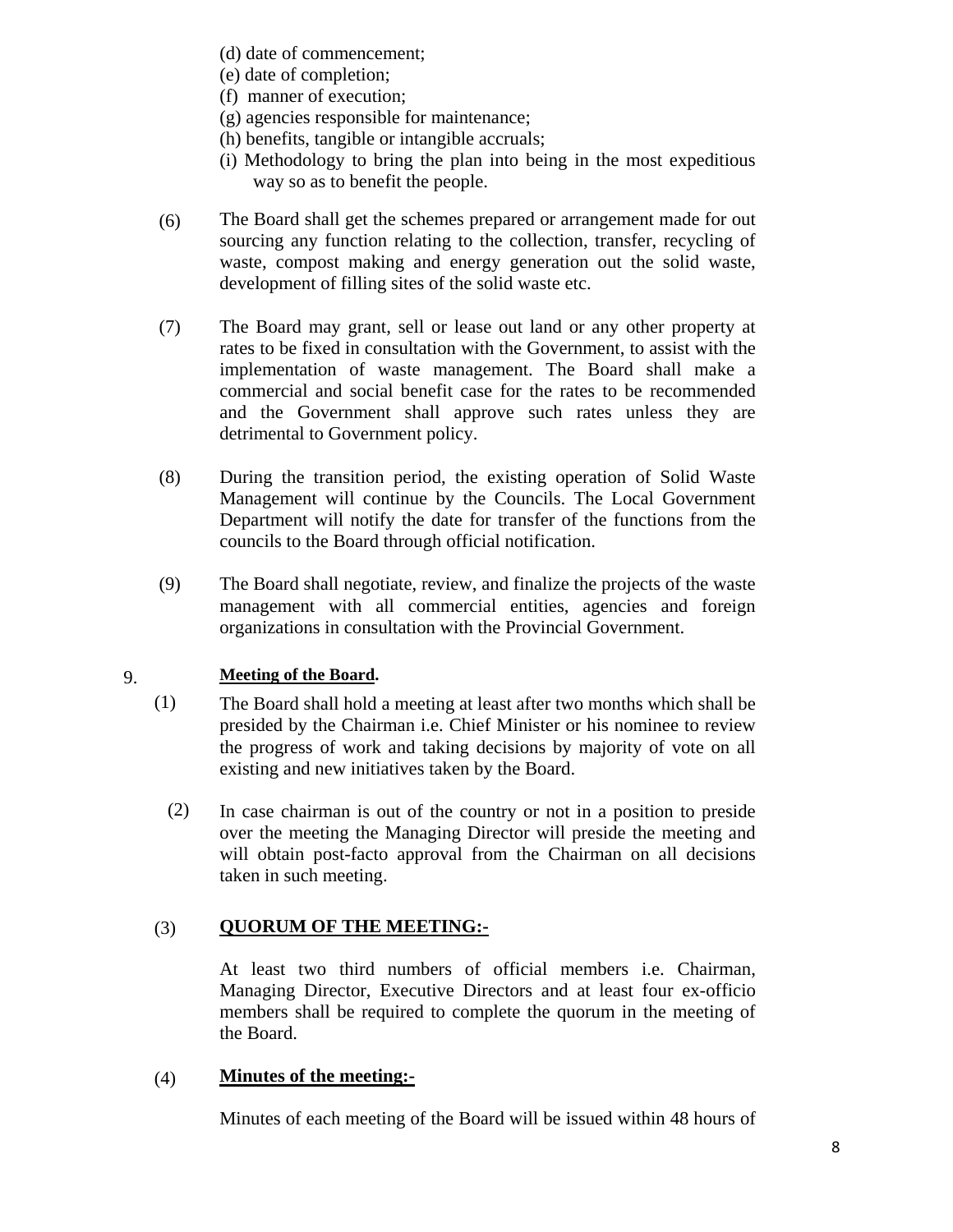the holding of the meeting.

(5) **Committees and sub-committees.**

> The Board shall constitute various Committees or Sub-Committees for different subjects of operation, administration, hiring, tendering, financial and budgetary matter etc.

(6) The Board shall take over Solid Waste Management function gradually from the councils and other bodies presently dealing with Solid Waste Management in the province.

# **CHAPTER – IV POWERS AND FUNCTIONS OF THE CHAIRMAN OF THE BOARD**

- 10. (1) The Chairman shall exercise the following powers; **Powers and Functions of the** 
	- (a) unless prevented by reasonable cause, preside all meetings of **Chairman.**  the Board;
	- (b) monitor the financial, executive and administration of the Board and perform such functions as are assigned to Chairman by or under this Act;
	- (c) act on behalf of the Board in emergency, subject to obligation to inform such actions to the Board at its next meeting and to seek ratification of the Board of the actions so taken.
	- (2) When the Chairman by reason of absence from Pakistan or any other cause, is unable to exercise his powers and perform his functions, the Managing Director, unless Government has by notification entrusted the duties of the Chairman to some other person, shall exercise the powers and perform functions of the Chairman.

## **CHAPTER-V**

## **POWERS AND FUNCTIONS OF THE MANAGING DIRECTOR**

- 11. (1) The Managing Director shall be appointed by the Government on such **Managing**  terms and conditions as it may determine. **Director.** 
	- (2) The Managing Director shall be the Chief Executive Officer of the Board.
	- (3) Subject to the general control by the Chairman, the Managing Director shall –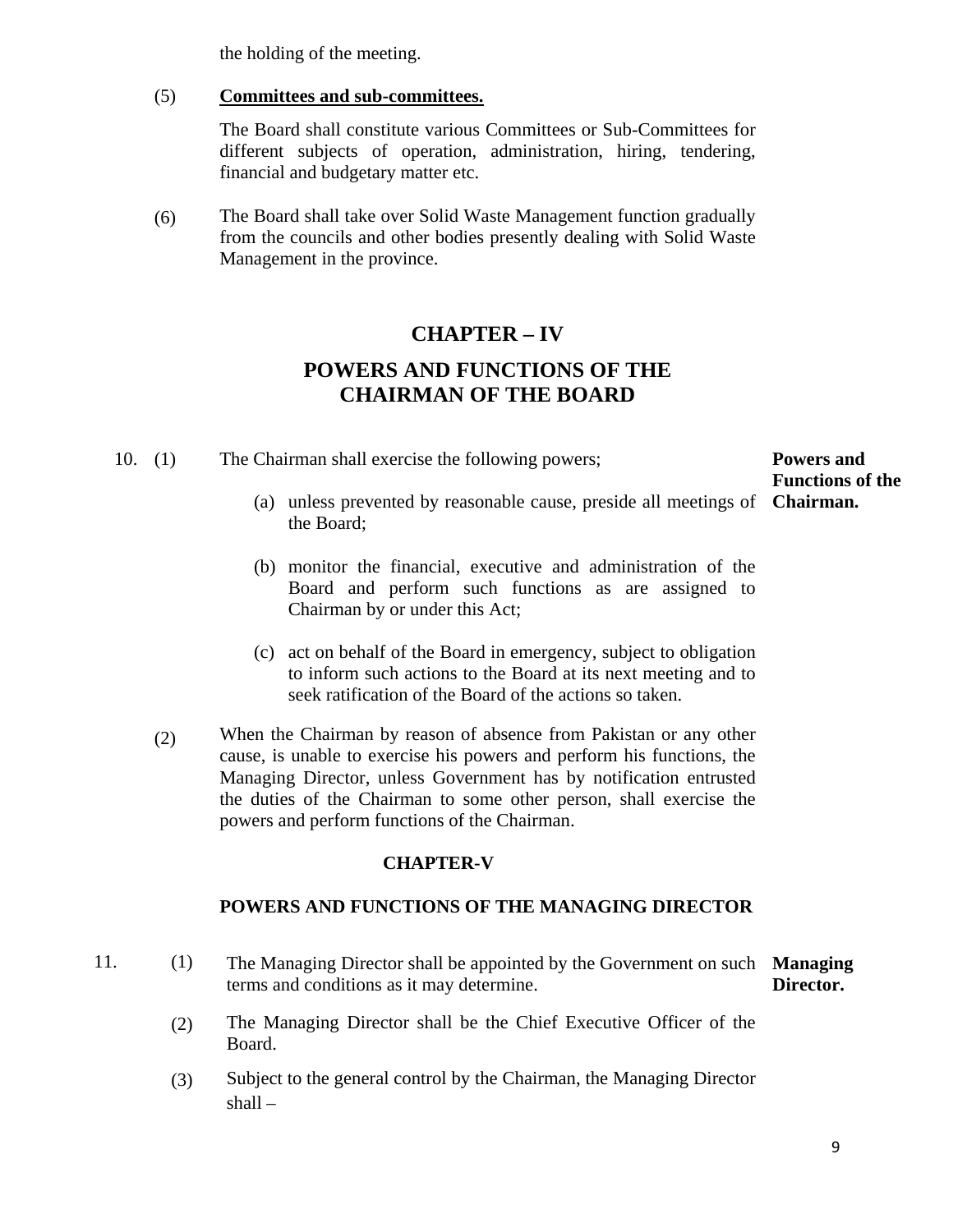(a) carry out the instructions of the Government and decisions taken by the Board and exercise the financial powers as may be prescribed under the rules.

(b) prepare and submit, with the approval of the Board, an annual, supplementary or revised budget to Government for approval;

(c) submit audit reports prepared by the Auditor General of Pakistan to the Government and take prompt action to remove any irregularity pointed out by the auditor;

(d) furnish a copy of a resolution passed in a meeting of the Board, to Government or such other authority as Government may nominate from time to time;

(e) supply a copy of return, statement of account or a report or a copy of any document in his charge, called by a committee or subcommittee set up by the Board;

(f) report to the Government, Chairman and the Board all cases of fraud, embezzlement, theft, or loss of money or property;

(g) perform such other functions and exercise such other powers as may, from time to time be assigned by Government or the Board.

- (4) Subject to such limitations as may be laid down by the Board, the Managing Director may delegate any of his powers to any Member or Director of the Board.
- (5) In case of absence of the Managing Director due to sickness or a visit aboard or any other reason, the senior most Executive Director will hold the charge of the Managing Director unless otherwise notified by Government for any other person.

## **CHAPTER – VI POWERS OF THE GOVERNMENT**

- 12. (1) The annual, supplementary and revised budget of the Board, shall be sanctioned by the Government; **Powers of the Government.**
	- (2) The annual budget shall be submitted to the Government as per budget schedule announced by the Finance Department.
	- (3) Government shall, approve with or without modification schedule of solid waste tariff, rates, charges or fees to be levied for solid waste,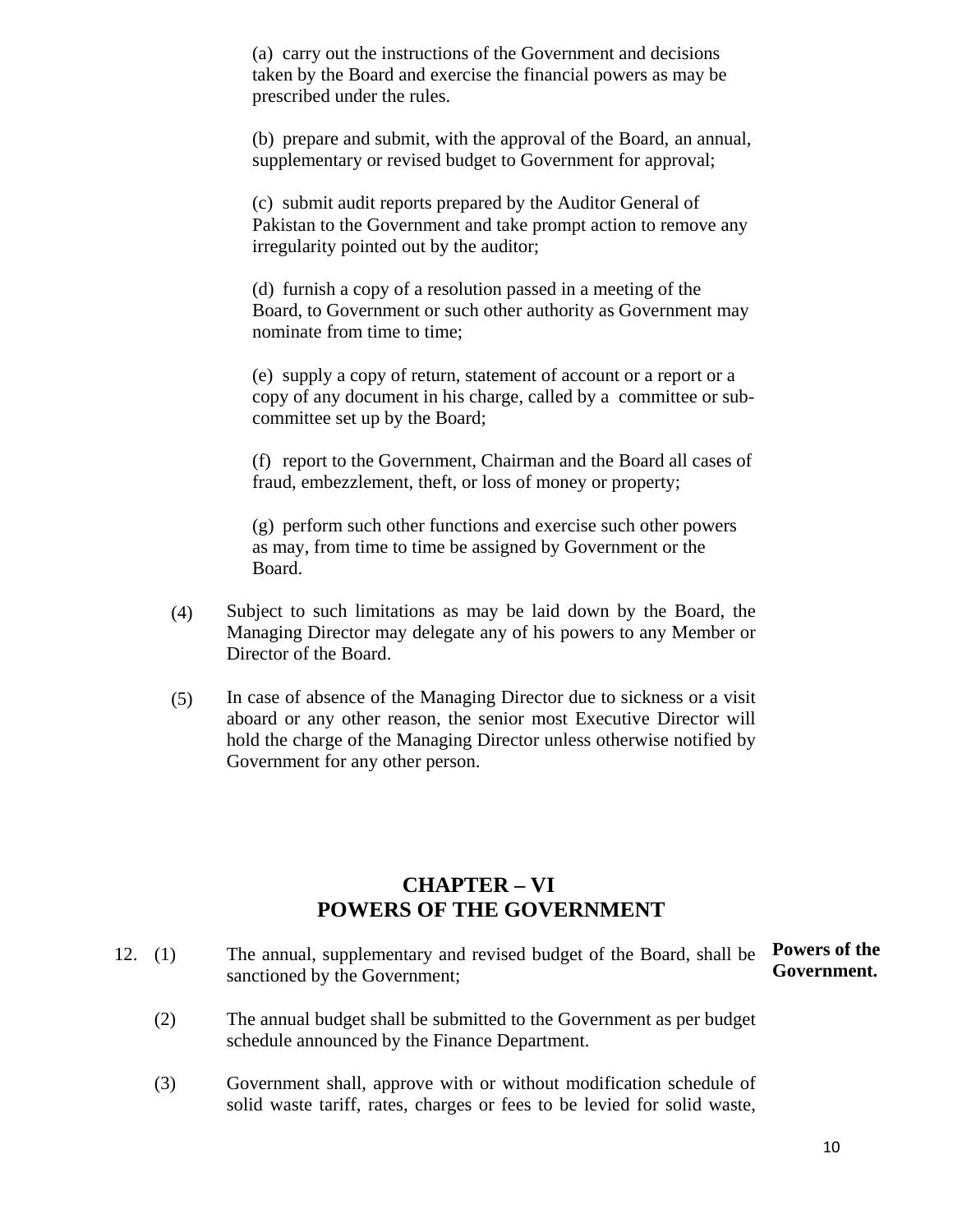within fifteen working days of its submission by the Board. If no approval is conveyed after fifteen working days, the schedule of solid waste tariff, rates, charges or fees so recommended shall be deemed to have been approved by Government.

- (4) Government may approve any scheme submitted to it by the Board for solid waste management with or without modification or reject it.
- (5) The Board may, with the approval of Government, raise long or short term loans including foreign currency loans for the Board.
- (6) Government may give aid and make grant to the Board.

## **CHAPTER-VII FINANCES**

13. (1) There shall be established a separate Fund for the Board, known as **Solid Waste**  Solid Waste Management Fund;

**Management Fund.** 

- (2) Government shall contribute to the fund an amount as Government may determine.
- (3) The fund shall include-
	- (a) collection of solid waste management charges, rates or fees payable to the Board;
	- (b) grants made and aids given to the Board;
	- (c) loans raised or obtained for the Board;
	- (d) all other sums that may be received by the Board;
- (4) The fund shall be managed and operated by the Board.
- (5) The sums credited to the fund shall be deposited in such banks as may be approved by the Board.
- (6) The fund may be invested by the Board in any security of the Federal Government or the Provincial Government or in any other security approved by the Government.
- (7) Accounts and record of the Board shall be maintained in the manner as may be prescribed by the government but at all times under International General Accounting Rules.
- (8) Accounts of the Board shall be audited annually within six months of the expiry of the financial year by the Auditor General of Pakistan.